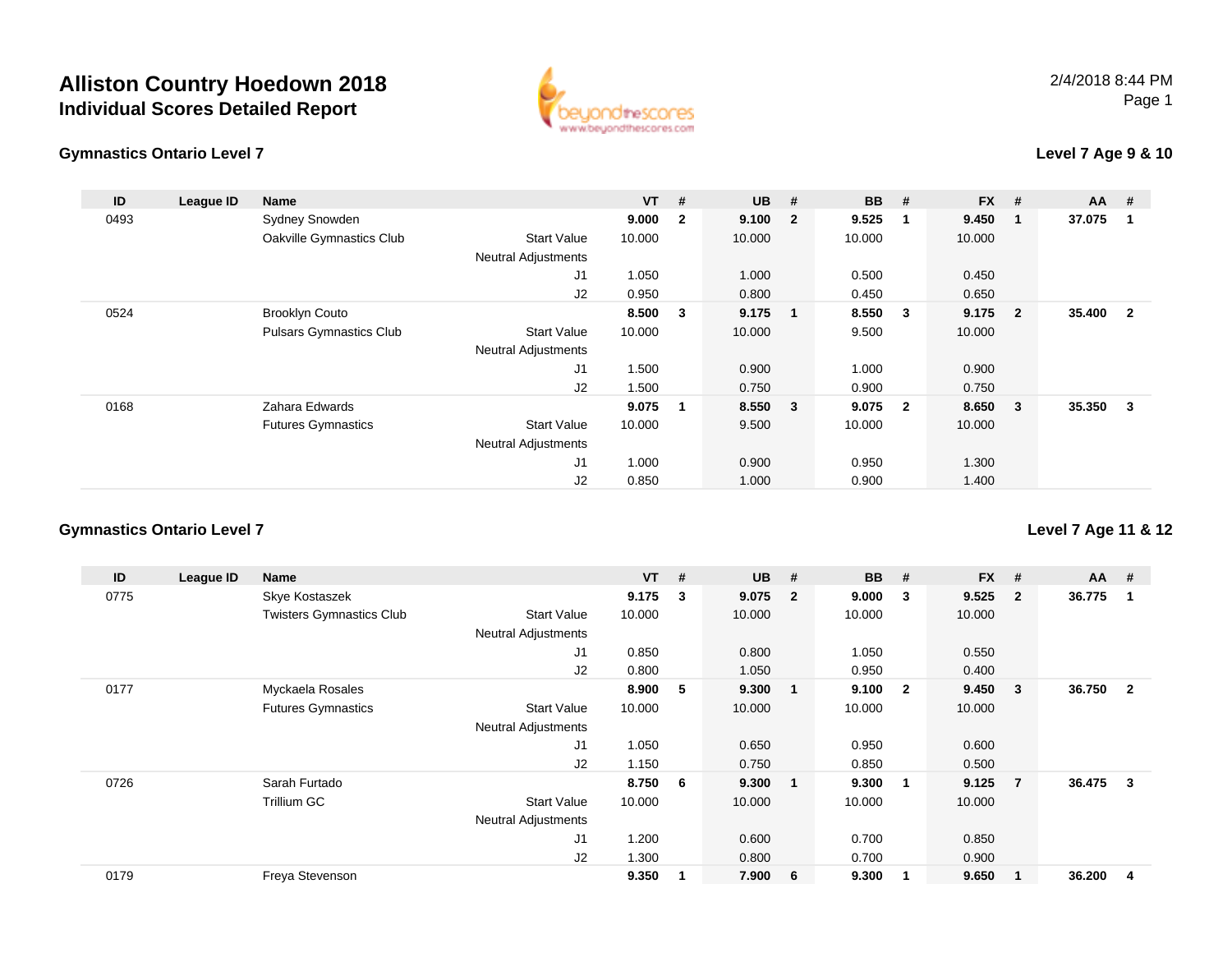

|      | <b>Futures Gymnastics</b> | <b>Start Value</b>  | 10.000 |                | 10.000 |                | 10.000 |                | 10.000 |                |        |                |
|------|---------------------------|---------------------|--------|----------------|--------|----------------|--------|----------------|--------|----------------|--------|----------------|
|      |                           | Neutral Adjustments |        |                |        |                |        |                |        |                |        |                |
|      |                           | J <sub>1</sub>      | 0.750  |                | 2.000  |                | 0.650  |                | 0.350  |                |        |                |
|      |                           | J2                  | 0.550  |                | 2.200  |                | 0.750  |                | 0.350  |                |        |                |
| 0630 | Maraal Rahravani-Eng      |                     | 9.075  | 4              | 9.075  | $\overline{2}$ | 8.675  | 5              | 9.075  | 8              | 35.900 | -5             |
|      | T-Dot Tumblers            | Start Value         | 10.000 |                | 10.000 |                | 10.000 |                | 10.000 |                |        |                |
|      |                           | Neutral Adjustments |        |                |        |                |        |                |        |                |        |                |
|      |                           | J1                  | 0.900  |                | 0.900  |                | 1.200  |                | 0.850  |                |        |                |
|      |                           | J2                  | 0.950  |                | 0.950  |                | 1.450  |                | 1.000  |                |        |                |
| 0015 | Abby Connolly             |                     | 8.725  | $\overline{7}$ | 9.000  | 3              | 8.900  | $\overline{4}$ | 9.200  | 6              | 35.825 | - 6            |
|      | Alliston Gymnastics Club  | <b>Start Value</b>  | 10.000 |                | 10.000 |                | 10.000 |                | 10.000 |                |        |                |
|      |                           | Neutral Adjustments |        |                |        |                |        |                |        |                |        |                |
|      |                           | J1                  | 1.300  |                | 0.900  |                | 1.100  |                | 0.700  |                |        |                |
|      |                           | J2                  | 1.250  |                | 1.100  |                | 1.100  |                | 0.900  |                |        |                |
| 0078 | Danica Sullivan           |                     | 8.725  | 7              | 8.650  | 4              | 8.450  | 6              | 9.300  | - 5            | 35.125 | $\overline{7}$ |
|      | <b>Barrie Kempettes</b>   | <b>Start Value</b>  | 10.000 |                | 10.000 |                | 10.000 |                | 10.000 |                |        |                |
|      |                           | Neutral Adjustments |        |                |        |                |        |                |        |                |        |                |
|      |                           | J1                  | 1.250  |                | 1.300  |                | 1.600  |                | 0.800  |                |        |                |
|      |                           | J2                  | 1.300  |                | 1.400  |                | 1.500  |                | 0.600  |                |        |                |
| 0098 | Brianna Pileggi           |                     | 9.225  | $\overline{2}$ | 8.050  | 5              | 7.525  | $\overline{7}$ | 9.350  | $\overline{4}$ | 34.150 | - 8            |
|      | <b>Barrie Kempettes</b>   | <b>Start Value</b>  | 10.000 |                | 10.000 |                | 9.500  |                | 10.000 |                |        |                |
|      |                           | Neutral Adjustments |        |                |        |                |        |                |        |                |        |                |
|      |                           | J1                  | 0.800  |                | 2.000  |                | 1.850  |                | 0.650  |                |        |                |
|      |                           | J2                  | 0.750  |                | 1.900  |                | 2.100  |                | 0.650  |                |        |                |
|      |                           |                     |        |                |        |                |        |                |        |                |        |                |

#### **Gymnastics Ontario Level 7**

**Level 7 Age 13**

| ID   | League ID | <b>Name</b>                     |                            | $VT$ # |                | <b>UB</b> | #      | <b>BB</b> | #                       | <b>FX</b> | #  | <b>AA</b> | #            |
|------|-----------|---------------------------------|----------------------------|--------|----------------|-----------|--------|-----------|-------------------------|-----------|----|-----------|--------------|
| 0178 |           | Zoe Ruff                        |                            | 9.500  | $\overline{2}$ | 9.350 2   |        | 9.450     | $_{3}$                  | 9.525     | -4 | 37.825    |              |
|      |           | <b>Futures Gymnastics</b>       | <b>Start Value</b>         | 10.000 |                | 10.000    |        | 10.000    |                         | 10.000    |    |           |              |
|      |           |                                 | Neutral Adjustments        |        |                |           |        |           |                         |           |    |           |              |
|      |           |                                 | J1                         | 0.500  |                | 0.600     |        | 0.600     |                         | 0.500     |    |           |              |
|      |           |                                 | J2                         | 0.500  |                | 0.700     |        | 0.500     |                         | 0.450     |    |           |              |
| 0784 |           | <b>Isabelle Schnack</b>         |                            | 9.350  | -3             | 9.300     | $_{3}$ | 9.550     |                         | 9.600     | -2 | 37.800    | $\mathbf{2}$ |
|      |           | <b>Twisters Gymnastics Club</b> | <b>Start Value</b>         | 10.000 |                | 10.000    |        | 10.000    |                         | 10.000    |    |           |              |
|      |           |                                 | <b>Neutral Adjustments</b> |        |                |           |        |           |                         |           |    |           |              |
|      |           |                                 | J <sub>1</sub>             | 0.750  |                | 0.700     |        | 0.400     |                         | 0.300     |    |           |              |
|      |           |                                 | J2                         | 0.550  |                | 0.700     |        | 0.500     |                         | 0.500     |    |           |              |
| 0186 |           | Daisy King                      |                            | 9.250  | 4              | 9.425     |        | 9.500     | $\overline{\mathbf{2}}$ | 9.500     | 5  | 37.675    | 3            |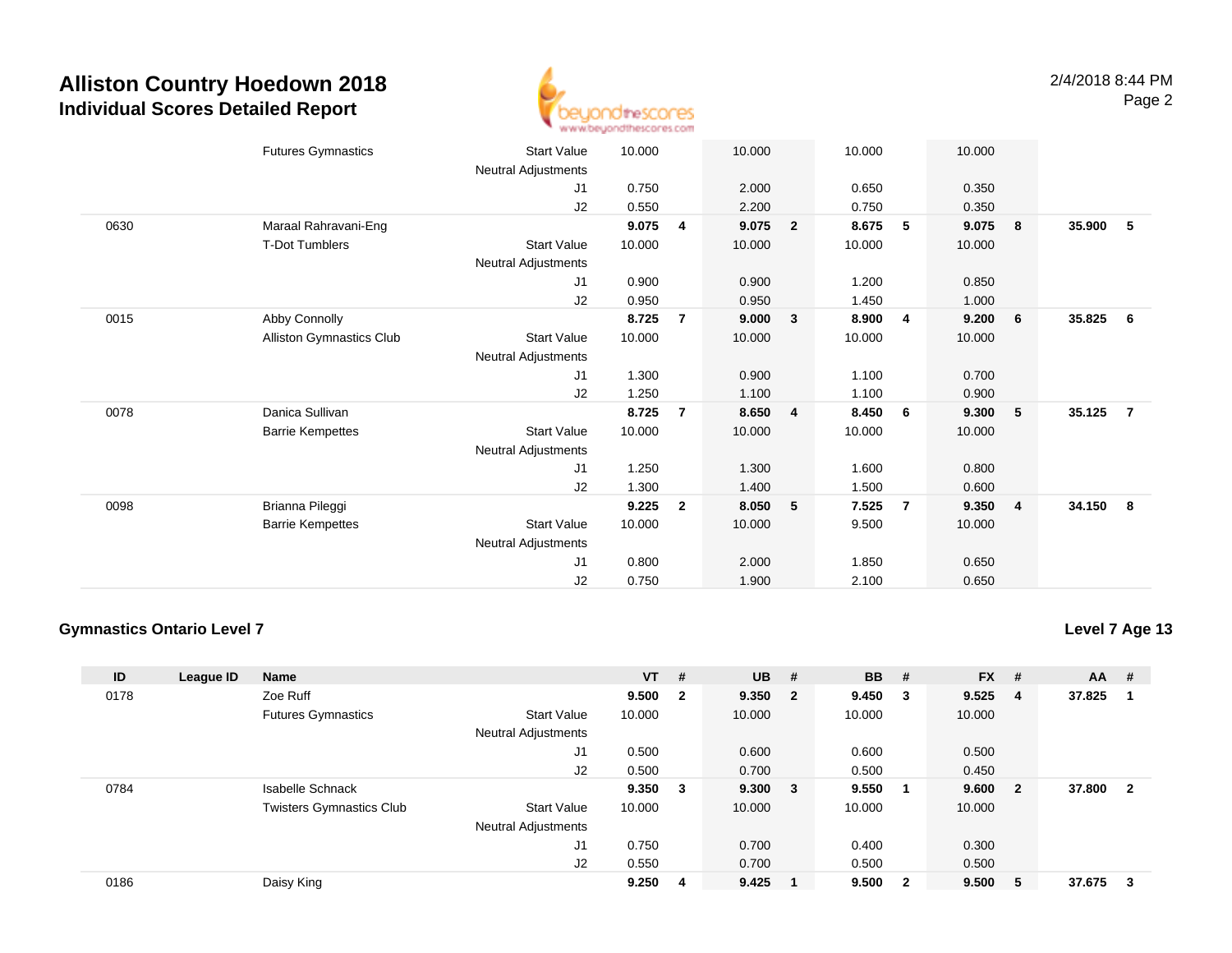

|      | <b>Futures Gymnastics</b>       | <b>Start Value</b><br><b>Neutral Adjustments</b> | 10.000 |              | 10.000    |   | 10.000 |   | 10.000 |                 |          |     |
|------|---------------------------------|--------------------------------------------------|--------|--------------|-----------|---|--------|---|--------|-----------------|----------|-----|
|      |                                 | J1                                               | 0.750  |              | 0.550     |   | 0.550  |   | 0.450  |                 |          |     |
|      |                                 | J2                                               | 0.750  |              | 0.600     |   | 0.450  |   | 0.550  |                 |          |     |
| 0778 | Elise Noack                     |                                                  | 9.525  | $\mathbf{1}$ | 9.100     | 5 | 9.350  | 5 | 9.650  | $\blacksquare$  | 37.625   | - 4 |
|      | <b>Twisters Gymnastics Club</b> | <b>Start Value</b>                               | 10.000 |              | 10.000    |   | 10.000 |   | 10.000 |                 |          |     |
|      |                                 | <b>Neutral Adjustments</b>                       |        |              |           |   |        |   |        |                 |          |     |
|      |                                 | J <sub>1</sub>                                   | 0.500  |              | 0.800     |   | 0.700  |   | 0.400  |                 |          |     |
|      |                                 | J2                                               | 0.450  |              | 1.000     |   | 0.600  |   | 0.300  |                 |          |     |
| 0295 | Aurora Gibb                     |                                                  | 9.225  | 5            | $9.275$ 4 |   | 9.375  | 4 | 9.575  | 3 <sup>°</sup>  | 37.450 5 |     |
|      | Kawartha Gymnastics             | <b>Start Value</b>                               | 10.000 |              | 10.000    |   | 10.000 |   | 10.000 |                 |          |     |
|      |                                 | <b>Neutral Adjustments</b>                       |        |              |           |   |        |   |        |                 |          |     |
|      |                                 | J1                                               | 0.700  |              | 0.700     |   | 0.650  |   | 0.350  |                 |          |     |
|      |                                 | J2                                               | 0.850  |              | 0.750     |   | 0.600  |   | 0.500  |                 |          |     |
| 0363 | Abbie O'Neil                    |                                                  | 8.925  | 6            | 7.850 6   |   | 8.300  | 6 | 8.850  | $6\overline{6}$ | 33.925 6 |     |
|      | Mariposa                        | <b>Start Value</b>                               | 10.000 |              | 9.500     |   | 10.000 |   | 10.000 |                 |          |     |
|      |                                 | <b>Neutral Adjustments</b>                       |        |              |           |   |        |   |        |                 |          |     |
|      |                                 | J <sub>1</sub>                                   | 1.100  |              | 1.600     |   | 1.700  |   | 1.150  |                 |          |     |
|      |                                 | J2                                               | 1.050  |              | 1.700     |   | 1.700  |   | 1.150  |                 |          |     |

#### **Gymnastics Ontario Level 7**

**ID League ID Name VT # UB # BB # FX # AA #** 0769 Victoria Burgess **8.750 <sup>2</sup> 9.600 <sup>1</sup> 9.425 <sup>1</sup> 9.550 <sup>1</sup> 37.325 <sup>1</sup>** Twisters Gymnastics Clubb 3tart Value 10.000 10.000 10.000 10.000 10.000 Neutral Adjustments $-0.100$ 0.450 J1 1.300 0.400 0.450 0.400 J2 1.200 0.400 0.500 0.500 0403 Mattea Wafelbakker **9.050 <sup>1</sup> 7.475 <sup>2</sup> 8.000 <sup>2</sup> 9.225 <sup>2</sup> 33.750 <sup>2</sup>** Mariposa Start Value 10.000 9.500 9.500 10.000 Neutral Adjustments J1 0.950 1.950 1.550 0.800 J20.950 2.100 1.450 0.750

**Level 7 Age 15**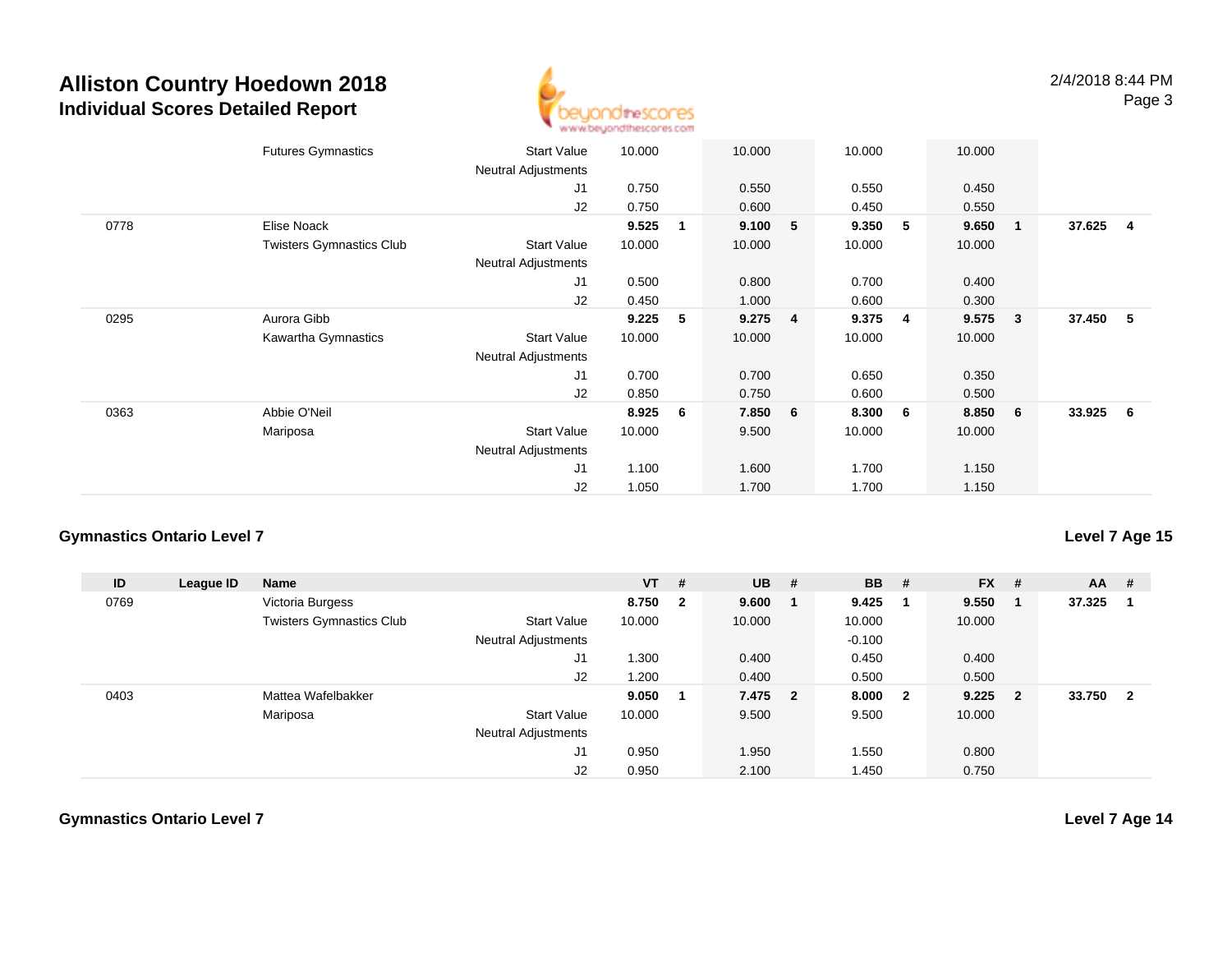

| ID   | <b>League ID</b> | Name                            |                            | <b>VT</b> | #              | <b>UB</b> | #              | <b>BB</b> | #                       | <b>FX</b> | #                       | AA     | #                       |
|------|------------------|---------------------------------|----------------------------|-----------|----------------|-----------|----------------|-----------|-------------------------|-----------|-------------------------|--------|-------------------------|
| 0686 |                  | Sofia Bubniak                   |                            | 9.150     | $\overline{7}$ | 9.450     | $\overline{2}$ | 9.075     | 6                       | 9.700     | $\overline{1}$          | 37.375 | $\overline{1}$          |
|      |                  | <b>TGI</b>                      | <b>Start Value</b>         | 10.000    |                | 10.000    |                | 10.000    |                         | 10.000    |                         |        |                         |
|      |                  |                                 | <b>Neutral Adjustments</b> |           |                |           |                |           |                         |           |                         |        |                         |
|      |                  |                                 | J1                         | 0.950     |                | 0.600     |                | 0.850     |                         | 0.300     |                         |        |                         |
|      |                  |                                 | J2                         | 0.750     |                | 0.500     |                | 1.000     |                         | 0.300     |                         |        |                         |
| 0605 |                  | Nila D'Emilio                   |                            | 9.200     | 5              | 9.350     | $\overline{4}$ | 9.075     | 6                       | 9.575     | $\overline{4}$          | 37.200 | $\overline{2}$          |
|      |                  | <b>Synergy Gymnastics</b>       | <b>Start Value</b>         | 10.000    |                | 10.000    |                | 10.000    |                         | 10.000    |                         |        |                         |
|      |                  |                                 | <b>Neutral Adjustments</b> |           |                |           |                |           |                         |           |                         |        |                         |
|      |                  |                                 | J1                         | 0.800     |                | 0.600     |                | 0.900     |                         | 0.450     |                         |        |                         |
|      |                  |                                 | J2                         | 0.800     |                | 0.700     |                | 0.950     |                         | 0.400     |                         |        |                         |
| 0627 |                  | Bianca Aghar                    |                            | 9.250     | 3              | 9.425     | $\mathbf{3}$   | 9.200     | $\overline{4}$          | 9.275     | 9                       | 37.150 | $\mathbf{3}$            |
|      |                  | <b>T-Dot Tumblers</b>           | <b>Start Value</b>         | 10.000    |                | 10.000    |                | 10.000    |                         | 10.000    |                         |        |                         |
|      |                  |                                 | <b>Neutral Adjustments</b> |           |                |           |                |           |                         |           |                         |        |                         |
|      |                  |                                 | J1                         | 0.750     |                | 0.650     |                | 0.800     |                         | 0.800     |                         |        |                         |
|      |                  |                                 | J2                         | 0.750     |                | 0.500     |                | 0.800     |                         | 0.650     |                         |        |                         |
| 0632 |                  | Emma O'Brien                    |                            | 9.125     | 8              | 9.150     | 6              | 9.325     | $\overline{\mathbf{1}}$ | 9.475     | 6                       | 37.075 | $\overline{\mathbf{4}}$ |
|      |                  | <b>T-Dot Tumblers</b>           | <b>Start Value</b>         | 10.000    |                | 10.000    |                | 10.000    |                         | 10.000    |                         |        |                         |
|      |                  |                                 | <b>Neutral Adjustments</b> |           |                |           |                |           |                         |           |                         |        |                         |
|      |                  |                                 | J1                         | 0.850     |                | 0.850     |                | 0.700     |                         | 0.550     |                         |        |                         |
|      |                  |                                 | J2                         | 0.900     |                | 0.850     |                | 0.650     |                         | 0.500     |                         |        |                         |
| 0774 |                  | <b>Brie Kostaszek</b>           |                            | 9.300     | $\mathbf{2}$   | 9.550     | $\mathbf{1}$   | 8.475     | 8                       | 9.650     | $\overline{\mathbf{3}}$ | 36.975 | 5                       |
|      |                  | <b>Twisters Gymnastics Club</b> | <b>Start Value</b>         | 10.000    |                | 10.000    |                | 10.000    |                         | 10.000    |                         |        |                         |
|      |                  |                                 | <b>Neutral Adjustments</b> |           |                |           |                |           |                         |           |                         |        |                         |
|      |                  |                                 | J1                         | 0.600     |                | 0.500     |                | 1.650     |                         | 0.400     |                         |        |                         |
|      |                  |                                 | J2                         | 0.800     |                | 0.400     |                | 1.400     |                         | 0.300     |                         |        |                         |
| 0532 |                  | Neve Desjardins                 |                            | 9.200     | 5              | 8.650     | 10             | 9.250     | $\overline{2}$          | 9.675     | $\overline{2}$          | 36.775 | 6                       |
|      |                  | <b>Pulsars Gymnastics Club</b>  | <b>Start Value</b>         | 10.000    |                | 10.000    |                | 10.000    |                         | 10.000    |                         |        |                         |
|      |                  |                                 | <b>Neutral Adjustments</b> |           |                |           |                |           |                         |           |                         |        |                         |
|      |                  |                                 | J1                         | 0.800     |                | 1.300     |                | 0.750     |                         | 0.350     |                         |        |                         |
|      |                  |                                 | J2                         | 0.800     |                | 1.400     |                | 0.750     |                         | 0.300     |                         |        |                         |
| 0683 |                  | Koko Kumazawa                   |                            | 9.300     | $\overline{2}$ | 8.775     | 9              | 9.125     | 5                       | 9.525     | 5                       | 36.725 | $\overline{7}$          |
|      |                  | <b>TGI</b>                      | <b>Start Value</b>         | 10.000    |                | 9.500     |                | 10.000    |                         | 10.000    |                         |        |                         |
|      |                  |                                 | <b>Neutral Adjustments</b> |           |                |           |                |           |                         |           |                         |        |                         |
|      |                  |                                 | J1                         | 0.650     |                | 0.650     |                | 0.800     |                         | 0.500     |                         |        |                         |
|      |                  |                                 | J2                         | 0.750     |                | 0.800     |                | 0.950     |                         | 0.450     |                         |        |                         |
| 0606 |                  | Melissa Bessette                |                            | 9.025     | 9              | 9.025     | $\overline{7}$ | 9.225     | $\mathbf{3}$            | 9.225     | 10                      | 36.500 | 8                       |
|      |                  | <b>Synergy Gymnastics</b>       | <b>Start Value</b>         | 10.000    |                | 10.000    |                | 10.000    |                         | 10.000    |                         |        |                         |
|      |                  |                                 | <b>Neutral Adjustments</b> |           |                |           |                |           |                         |           |                         |        |                         |
|      |                  |                                 | J1                         | 1.000     |                | 0.950     |                | 0.750     |                         | 0.800     |                         |        |                         |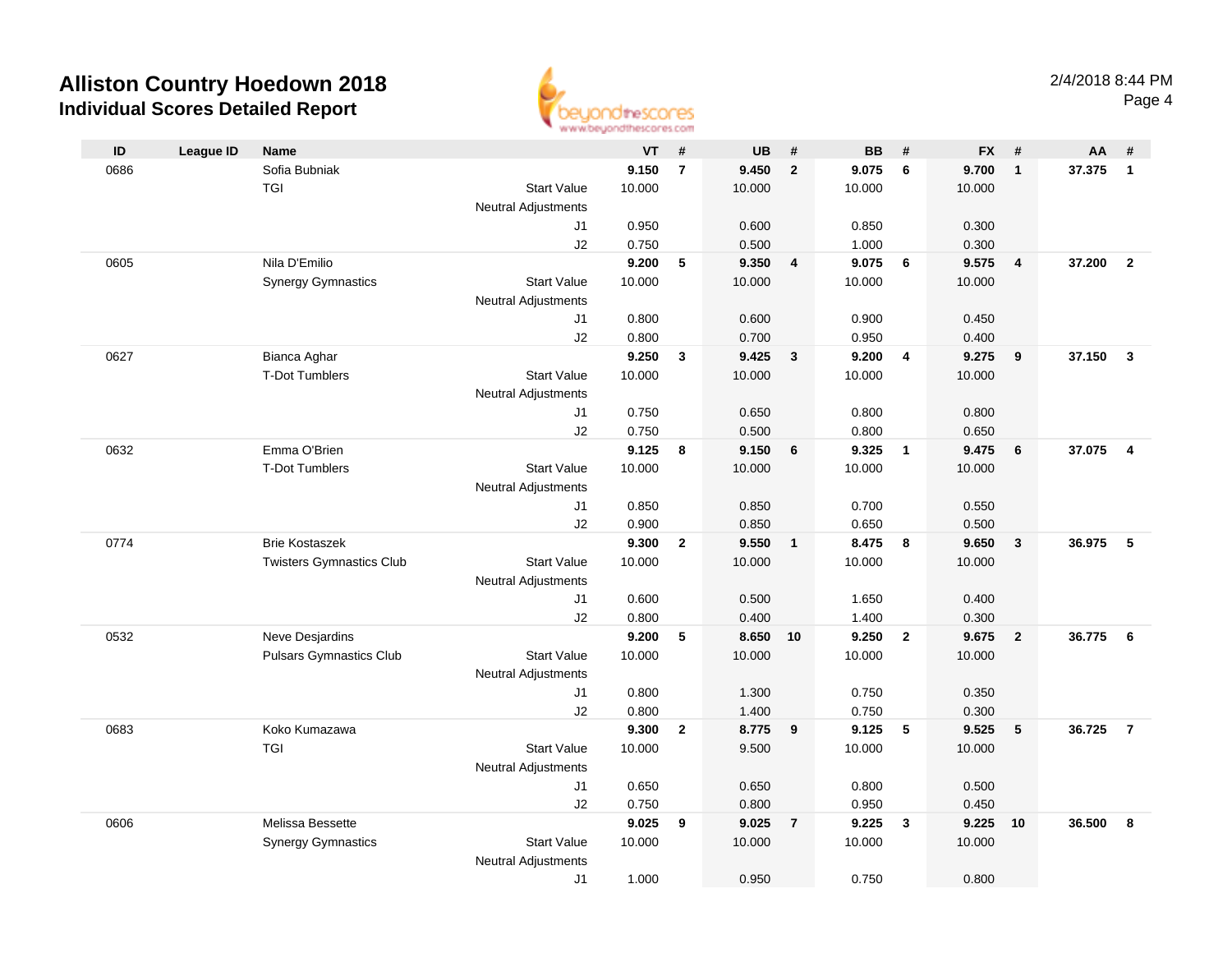

|      |                        | J2                         | 0.950  |              | 1.000    |                | 0.800  |                | 0.750  |                 |           |     |
|------|------------------------|----------------------------|--------|--------------|----------|----------------|--------|----------------|--------|-----------------|-----------|-----|
| 0294 | Juliette Arbrioux      |                            | 9.225  | 4            | 8.350 11 |                | 9.325  | $\mathbf{1}$   | 9.525  | $5\phantom{.0}$ | 36.425    | - 9 |
|      | Kawartha Gymnastics    | <b>Start Value</b>         | 10.000 |              | 9.500    |                | 10.000 |                | 10.000 |                 |           |     |
|      |                        | Neutral Adjustments        |        |              |          |                |        |                |        |                 |           |     |
|      |                        | J1                         | 0.700  |              | 1.100    |                | 0.600  |                | 0.550  |                 |           |     |
|      |                        | J2                         | 0.850  |              | 1.200    |                | 0.750  |                | 0.400  |                 |           |     |
| 0689 | Nadia Ieraci           |                            | 9.250  | $\mathbf{3}$ | 9.025    | $\overline{7}$ | 8.125  | 11             | 9.375  | $\bf{8}$        | 35.775    | 10  |
|      | <b>TGI</b>             | <b>Start Value</b>         | 10.000 |              | 10.000   |                | 9.500  |                | 10.000 |                 |           |     |
|      |                        | Neutral Adjustments        |        |              |          |                |        |                |        |                 |           |     |
|      |                        | J1                         | 0.750  |              | 1.050    |                | 1.300  |                | 0.650  |                 |           |     |
|      |                        | J2                         | 0.750  |              | 0.900    |                | 1.450  |                | 0.600  |                 |           |     |
| 0103 | Alyssa Frotten         |                            | 9.375  | $\mathbf{1}$ | 9.250    | 5              | 8.150  | 10             | 8.900  | 11              | 35.675 11 |     |
|      | Dancemakers Gymnastics | <b>Start Value</b>         | 10.000 |              | 10.000   |                | 9.500  |                | 9.500  |                 |           |     |
|      |                        | <b>Neutral Adjustments</b> |        |              |          |                |        |                |        |                 |           |     |
|      |                        | J1                         | 0.700  |              | 0.800    |                | 1.450  |                | 0.550  |                 |           |     |
|      |                        | J2                         | 0.550  |              | 0.700    |                | 1.250  |                | 0.650  |                 |           |     |
| 0102 | <b>Tayah Davies</b>    |                            | 9.175  | 6            | 7.975    | 12             | 8.900  | $\overline{7}$ | 9.400  | $\overline{7}$  | 35.450 12 |     |
|      | Dancemakers Gymnastics | <b>Start Value</b>         | 10.000 |              | 9.500    |                | 9.500  |                | 10.000 |                 |           |     |
|      |                        | <b>Neutral Adjustments</b> |        |              |          |                |        |                |        |                 |           |     |
|      |                        | J1                         | 0.800  |              | 1.600    |                | 0.600  |                | 0.600  |                 |           |     |
|      |                        | J2                         | 0.850  |              | 1.450    |                | 0.600  |                | 0.600  |                 |           |     |
| 0104 | Lauren MacDonald       |                            | 8.950  | 10           | 8.825    | 8              | 8.250  | 9              | 9.225  | 10              | 35.250 13 |     |
|      | Dancemakers Gymnastics | <b>Start Value</b>         | 10.000 |              | 10.000   |                | 9.500  |                | 10.000 |                 |           |     |
|      |                        | <b>Neutral Adjustments</b> |        |              |          |                |        |                |        |                 |           |     |
|      |                        | J <sub>1</sub>             | 1.150  |              | 1.250    |                | 1.200  |                | 0.750  |                 |           |     |
|      |                        | J2                         | 0.950  |              | 1.100    |                | 1.300  |                | 0.800  |                 |           |     |

### **Gymnastics Ontario Level 7**

**Level 7 Age 16+**

| ID   | League ID | <b>Name</b>                     |                                                  | $VT$ #         | <b>UB</b>      | #                       | <b>BB</b>      | #                       | <b>FX</b>      | #  | $AA$ # |    |
|------|-----------|---------------------------------|--------------------------------------------------|----------------|----------------|-------------------------|----------------|-------------------------|----------------|----|--------|----|
| 0101 |           | Amelia Arciszewski              |                                                  | 9.150 6        | 9.000          | $\overline{\mathbf{2}}$ | 9.675          | $\overline{\mathbf{2}}$ | 9.600          | -2 | 37.425 |    |
|      |           | Dancemakers Gymnastics          | <b>Start Value</b><br><b>Neutral Adjustments</b> | 10.000         | 10.000         |                         | 10.000         |                         | 10.000         |    |        |    |
|      |           |                                 | J1<br>J2                                         | 0.850<br>0.850 | 1.100<br>0.900 |                         | 0.300<br>0.350 |                         | 0.400<br>0.400 |    |        |    |
| 0790 |           | Samantha Kunst-Pacheco          |                                                  | 9.575          | 8.650          | 4                       | 9.575          | $\mathbf{3}$            | 9.600          | -2 | 37.400 | -2 |
|      |           | <b>Twisters Gymnastics Club</b> | <b>Start Value</b><br><b>Neutral Adjustments</b> | 10.000         | 9.500          |                         | 10.000         |                         | 10.000         |    |        |    |
|      |           |                                 | J1                                               | 0.350          | 0.800          |                         | 0.450          |                         | 0.400          |    |        |    |